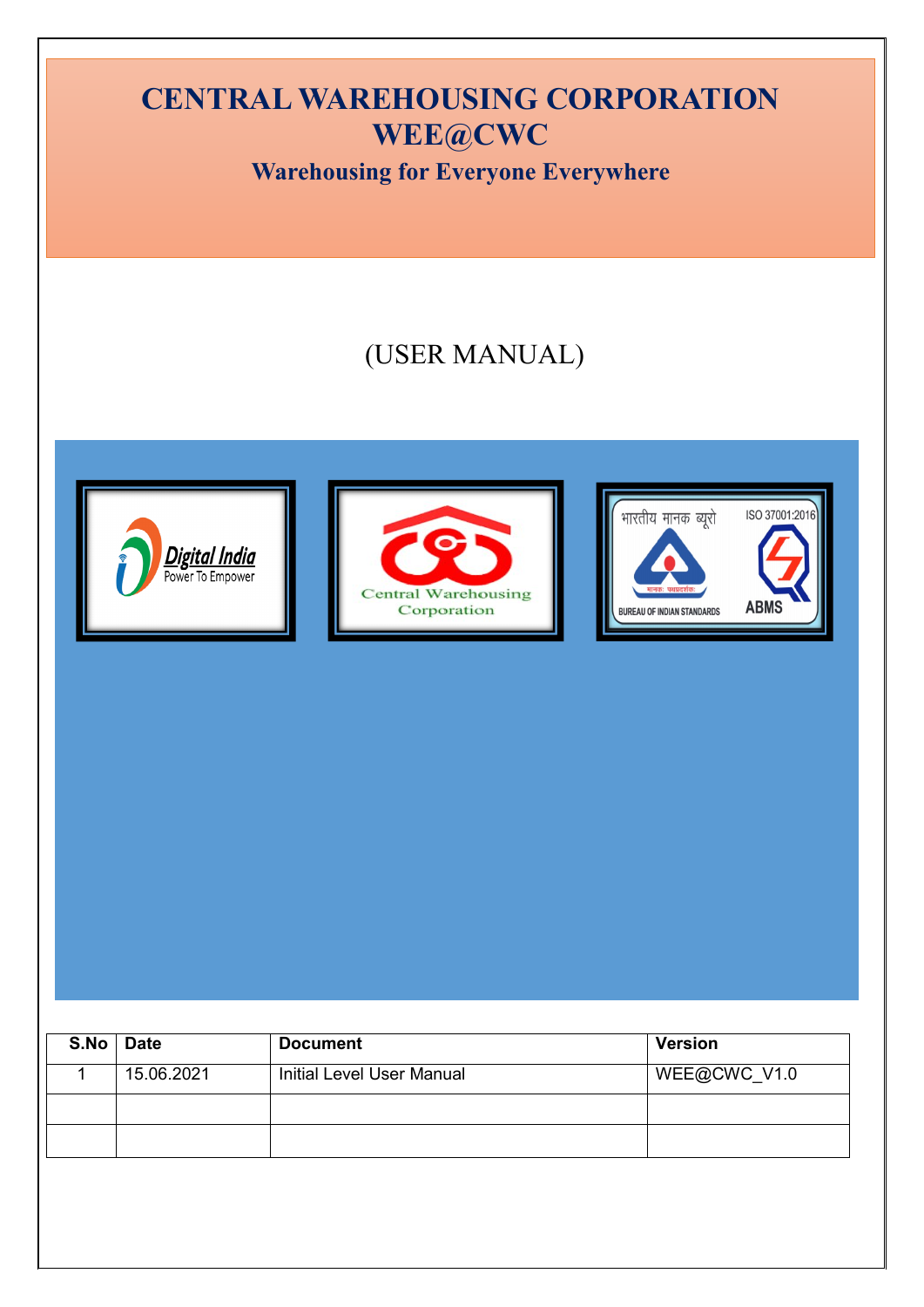The main objective of the WEE@CWC, warehousing aggregation portal is registration of the Vendors/ parties who would like to offer their warehouses on short/long term lease or rent basis for supporting complete logistics and warehousing needs of agri-produce, Cotton FPB, Industrial goods, FMCG products and other notifies commodities along with value added services.

User can access the module on clicking below link:

[www.weecwc.in](http://www.weecwc.in/) or [www.cwceportal.com](http://www.cwceportal.com/)

| <b>WEE@CWC</b>                  |  |
|---------------------------------|--|
| <b>Warehousing for Everyone</b> |  |
|                                 |  |

User will enter the Application URL in the Browser (Internet browser, Chrome and Mozilla fire fox), it is advised to used google chrome as default browser. The user manual download will be helpful in operating the WEE@CWC portal.

After entering the above mentioned URL in the browser, below login screen will open.

**Step I:** Enter Login Credential, user id and password and Captcha in the given field. Then click on Submit button.



**Step II:** if user is not register or not having login credential of this portal then click on "sign-up here" option to register themselves.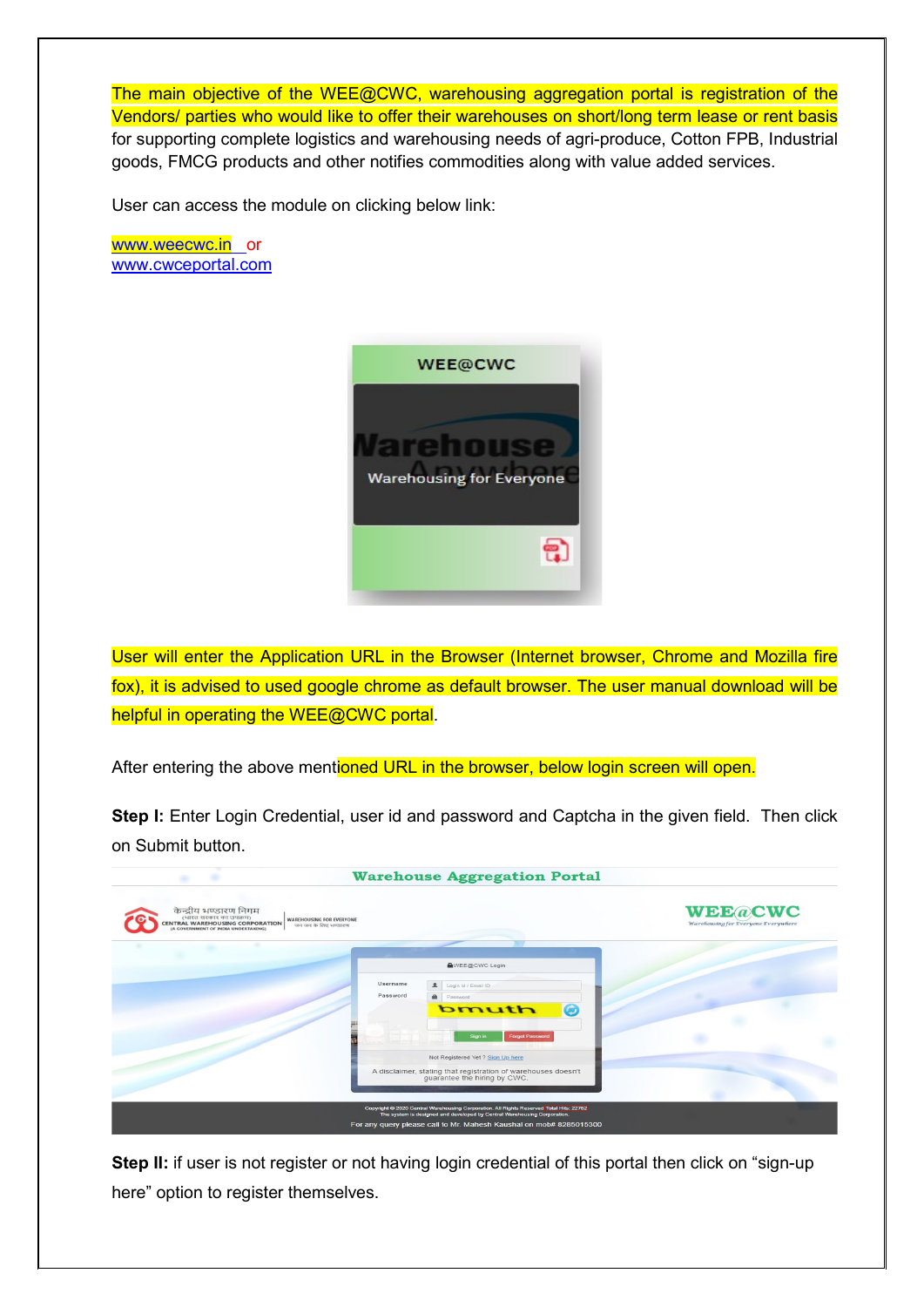## Registration Process:

On clicking sign-in option, then below screen will open.

|                                               |                       |                  | All fields marked with (*) are required |
|-----------------------------------------------|-----------------------|------------------|-----------------------------------------|
| Email-Id*                                     |                       |                  |                                         |
| MK.skit@gmail.com                             |                       |                  |                                         |
| Name*                                         |                       |                  |                                         |
| Sh. $\vee$                                    | Mahesh Kaushal        |                  |                                         |
| Mobile No.*                                   |                       |                  |                                         |
| 8285015300                                    |                       |                  |                                         |
| Address*                                      |                       |                  |                                         |
|                                               |                       |                  |                                         |
| Delhi                                         |                       |                  |                                         |
|                                               |                       |                  | p.                                      |
| 195 characters left                           |                       |                  |                                         |
| State*                                        | District <sup>*</sup> |                  | Pin Code*                               |
| <b>DELHI</b>                                  | <b>EAST</b>           |                  | 110095                                  |
| Type of the Vendor*                           |                       | PAN <sup>+</sup> |                                         |
| Individual                                    |                       | BGTRF6567H       |                                         |
| Captcha*                                      |                       |                  |                                         |
| m9jka                                         |                       | m9ika            |                                         |
|                                               |                       |                  |                                         |
| We will send you a text to verify your phone. |                       |                  |                                         |

All above details will be filled by the vendor/user including Captcha and click on Continue button then below window will open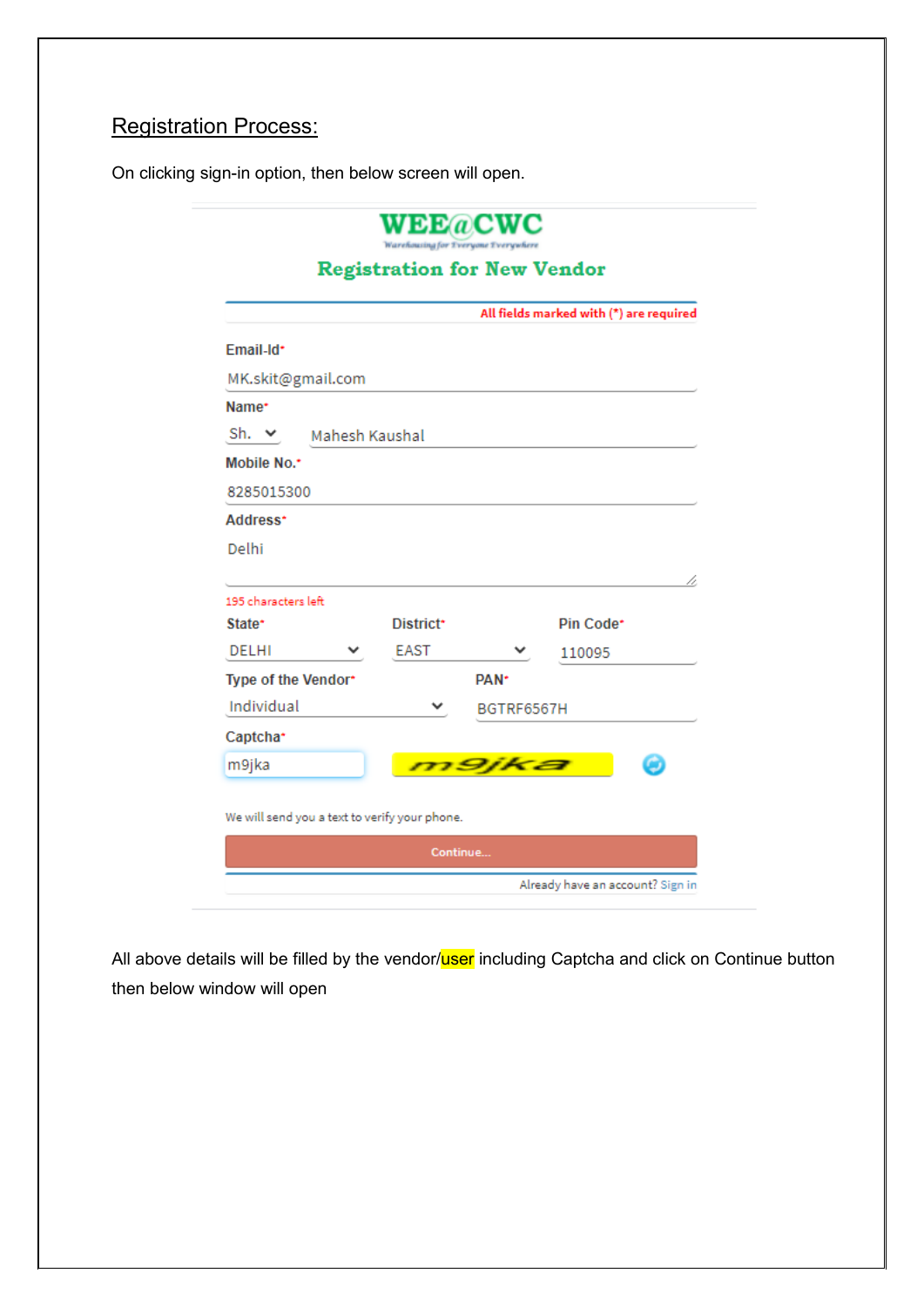|                                  | VEE@CWC<br>Warehousing for Everyone Everywhere                     |
|----------------------------------|--------------------------------------------------------------------|
|                                  | Verify mobile number & create                                      |
| password                         |                                                                    |
| Dear Mahesh Kaushal,             |                                                                    |
| number: 9990975321.              | A text with a One Time Password(OTP) has been sent to your mobile  |
| <b>Enter OTP</b>                 |                                                                    |
| ------                           |                                                                    |
| <b>Password</b>                  |                                                                    |
| ----------                       |                                                                    |
| <b>Confirm Password</b>          |                                                                    |
|                                  |                                                                    |
| 1.                               | Password must contain minimum 6 and maximum 12 characters.         |
| Special Character without space. | Atleast 1 UpperCase Alphabet, 1 LowerCase Alphabet, 1 Number and 1 |
|                                  | Create your account                                                |

User will enter the OTP, password and after confirming the password, click on create account button.

|          | <b>AWEE@CWC Login</b>             |
|----------|-----------------------------------|
| Username | 2.<br>testt@gmail.com             |
| Password | 즓<br>********                     |
|          | k67hj                             |
|          | k67hj                             |
|          | Sign in<br><b>Forgot Password</b> |
|          |                                   |

User will open login window and enter the login id and password with Captcha and click on sign-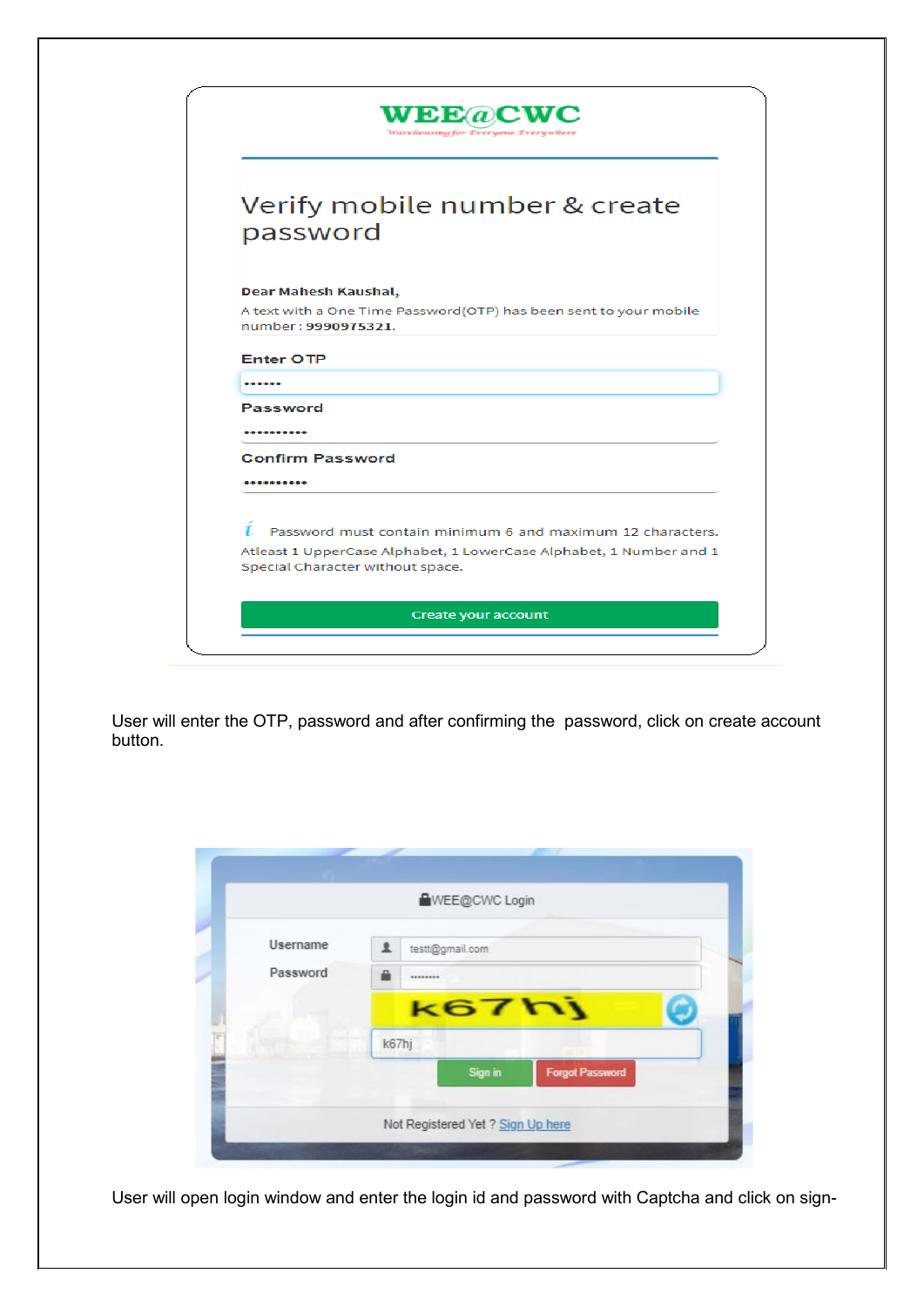|  |  |  | in button , below dashboard screen will open: |  |  |
|--|--|--|-----------------------------------------------|--|--|
|--|--|--|-----------------------------------------------|--|--|

| <b>Central Warehousing Corporation</b> | $\equiv$                |                                                      |                            |                                 |                                |                                 |                           |                                               | Sh. Mahesh                |
|----------------------------------------|-------------------------|------------------------------------------------------|----------------------------|---------------------------------|--------------------------------|---------------------------------|---------------------------|-----------------------------------------------|---------------------------|
| <b>MAIN NAVIGATION</b>                 | Dashboard Control panel |                                                      |                            |                                 |                                |                                 |                           |                                               | <b>B</b> Home > Dashboard |
| <b>B</b> Dashboard                     |                         |                                                      | Warehouse wise carpet area |                                 |                                |                                 | Warehouse wise godown(s)  |                                               |                           |
| <b><i>B</i></b> Update Vendor Details  | 7501.0                  |                                                      | Carpet Area (sqm)          |                                 |                                |                                 | No. of Godown             |                                               |                           |
| Add Warehouse                          | 7500.8                  |                                                      |                            |                                 |                                |                                 |                           |                                               |                           |
| C Change Password                      | 7500.6                  |                                                      |                            |                                 |                                |                                 |                           |                                               |                           |
|                                        | 7500.4                  |                                                      |                            |                                 |                                |                                 |                           |                                               |                           |
|                                        | 7500.2                  |                                                      |                            |                                 |                                |                                 |                           |                                               |                           |
|                                        | 7500.0                  |                                                      |                            |                                 |                                |                                 |                           |                                               |                           |
|                                        | 7499.8                  |                                                      |                            |                                 |                                |                                 |                           |                                               |                           |
|                                        | 7499.6                  |                                                      |                            |                                 |                                |                                 |                           |                                               |                           |
|                                        | 7499.4                  |                                                      |                            |                                 |                                |                                 |                           |                                               |                           |
|                                        | 7499.2                  |                                                      |                            |                                 |                                |                                 |                           |                                               |                           |
|                                        | 7499.0                  |                                                      | Demo Warehouse             |                                 | $0-$                           |                                 | Demo Warehouse            |                                               |                           |
|                                        |                         |                                                      |                            |                                 |                                |                                 |                           |                                               |                           |
|                                        |                         | List of Warehouse(s)                                 |                            |                                 |                                |                                 |                           |                                               |                           |
|                                        |                         | S.No Warehouse-Name/ Address                         | <b>WDRA</b><br>Registered  | <b>WDRA Registration</b><br>No. | <b>Warehouse</b><br>Registered | <b>Warehouse Licence</b><br>No. | <b>Boundary</b><br>Wall   | No. of Godown(s) Created /<br><b>Declared</b> |                           |
|                                        | $1.$                    | Demo Warehouse<br>New Delhi, SOUTH, DELHI,<br>110016 | Yes                        | 555545412                       | No                             |                                 | Yes                       | 1/4                                           |                           |
|                                        |                         | List of Godown(s)                                    |                            |                                 |                                |                                 |                           |                                               |                           |
|                                        |                         | S.No Godown-ID Godown Name                           | <b>Warehouse Name</b>      |                                 | <b>Total Carpet Area (sqm)</b> | <b>Year of Construction</b>     | <b>Weighment Facility</b> | <b>CCTV Availability</b>                      |                           |
|                                        | $1.$                    | 17<br>$G-1$                                          | Demo Warehouse             | 7500.00                         |                                | 2010                            | Yes                       | <b>No</b>                                     |                           |
|                                        |                         |                                                      |                            |                                 |                                |                                 |                           |                                               |                           |

The user shall be able to view the following menus on his/her dashboard screen:

- 1. Update Vendor Details
- 2. Add Warehouse
- 3. Change Password

### 1. Update Vendor Details

User will update their profile and complete it with the given following fields:

- a. Type of vendor (Company, Individual, Proprietorship) \*
- b. PAN Number \*
- c. TAN Number
- d. GST Number
- e. Organization Detail
- f. Other Detail

(\* mandatory)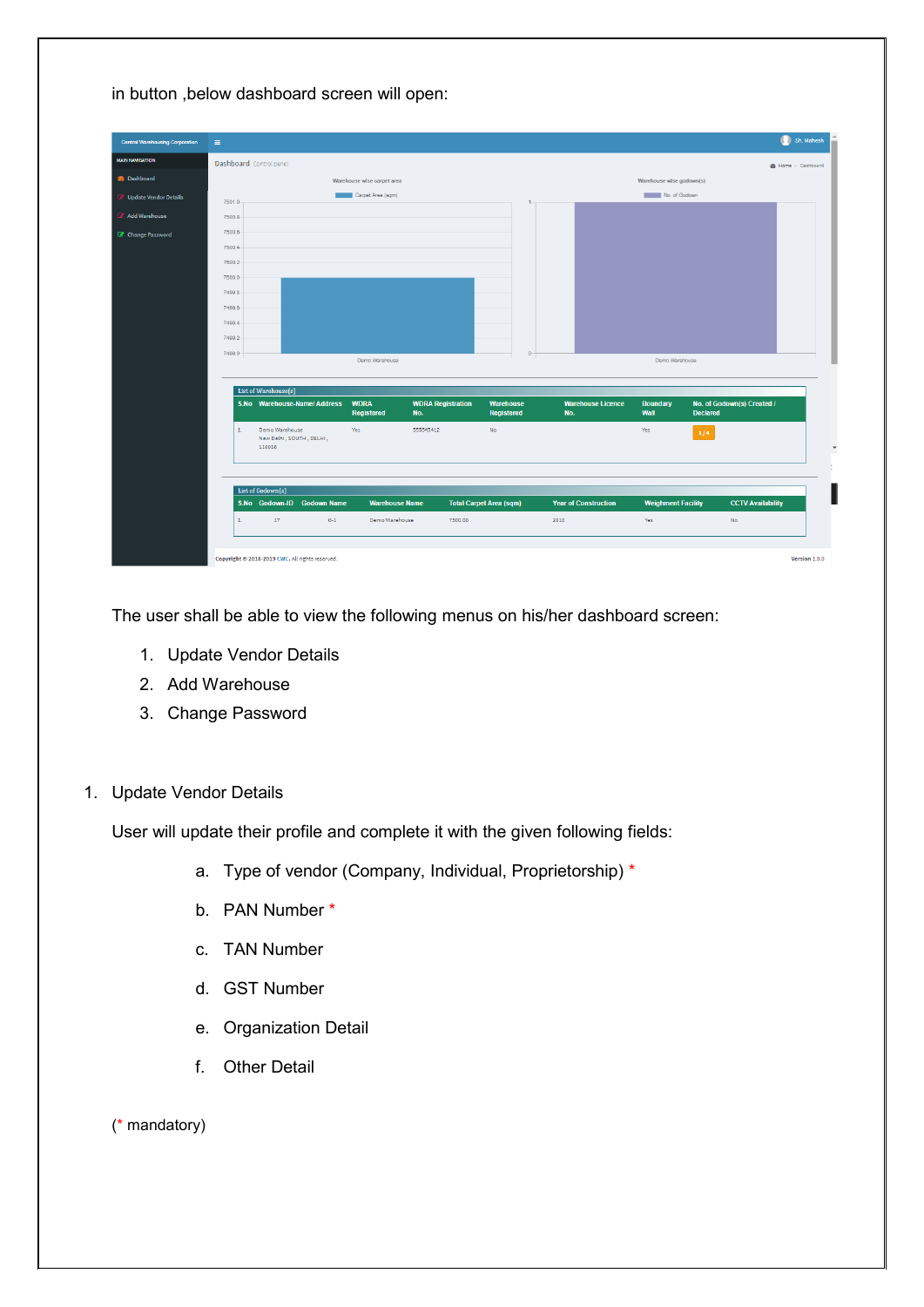| $\equiv$                           |                                                   | Sh. Mahesh   |
|------------------------------------|---------------------------------------------------|--------------|
| <b>Update Vendor Details</b>       | <b>@</b> Home > Update Vendor Details             |              |
| <b>Basic Details:</b>              |                                                   |              |
| Name of the Vendor                 |                                                   |              |
| Email-Id                           | : Mahesh                                          |              |
| Mobile#                            | : demo@gmail.com                                  |              |
| <b>Address</b>                     | : 8285015300                                      |              |
|                                    | : Delhi                                           |              |
| Action : Update                    |                                                   |              |
|                                    | All fields marked with (*) are required.          |              |
|                                    |                                                   |              |
| Type of the Vendor*                | Individual                                        |              |
| PAN <sup>*</sup>                   | GTFRA3456S                                        |              |
| <b>TAN</b>                         |                                                   |              |
| <b>GST No.</b>                     | 10 digit TAN number                               |              |
|                                    | 15 digit GST number                               |              |
| <b>Organization/Vendor Details</b> | Text about the Organization, limit 500 characters |              |
| <b>Other Details</b>               | Other details if any. Limit 300 characters.       | $\checkmark$ |

#### 2. Warehouse Detail

User will click on "add warehouse detail" then below screen will open. User will fill the complete information related to warehouse as asked/ requested on the screen. Number of godown should be entered in the last field.

| Central Warehousing Corporation       | $\equiv$                                 |                       |                                |                                          |                                                            |                                              |                              |                                       | Sh. Mahes    |
|---------------------------------------|------------------------------------------|-----------------------|--------------------------------|------------------------------------------|------------------------------------------------------------|----------------------------------------------|------------------------------|---------------------------------------|--------------|
| <b>MAIN NAVIGATION</b>                | <b>Edit Warehouse Details</b>            |                       |                                |                                          |                                                            |                                              |                              | <b>@</b> Home > Edit Warehouse Detail |              |
| <b>B</b> Dashboard                    | <b>Back to List</b>                      |                       |                                |                                          |                                                            |                                              |                              |                                       |              |
| <b><i>B</i></b> Update Vendor Details | Details:                                 |                       |                                |                                          |                                                            |                                              |                              |                                       |              |
| Add Warehouse                         | Name of the warehouse                    |                       |                                | : Demo Warehouse                         |                                                            |                                              |                              |                                       |              |
| C Change Password                     | Action : Update                          |                       |                                |                                          |                                                            |                                              |                              |                                       |              |
|                                       |                                          |                       |                                | All fields marked with (*) are required. |                                                            |                                              |                              |                                       |              |
|                                       |                                          |                       |                                |                                          |                                                            |                                              |                              |                                       |              |
|                                       | Warehouse Name*                          | Demo Warehouse        |                                |                                          |                                                            |                                              |                              |                                       |              |
|                                       | Address*                                 | <b>New Delhi</b>      |                                |                                          |                                                            |                                              |                              |                                       |              |
|                                       | State*                                   | DELHI                 | $\checkmark$                   | District*                                | SOUTH                                                      |                                              | PIN*<br>$\checkmark$         | 110016                                |              |
|                                       | Is WDRA Registered?*                     | Yes<br>$\checkmark$   |                                | WDRA Reg. No.*                           | 555545412                                                  |                                              |                              |                                       |              |
|                                       | Is Warehouse Registered?* No             | $\checkmark$          |                                | Warehouse Reg. No.*                      |                                                            |                                              |                              |                                       |              |
|                                       | <b>Constructed Warehouse</b>             |                       |                                |                                          | Warehouse reg. no. is required if warehouse is registered. |                                              |                              |                                       |              |
|                                       | Area<br>(sqm)                            | 2500.00               | Vacant Area (sqm)              | 500.00                                   |                                                            | Future plan for Warehouse Construction (sqm) |                              | 200.00                                |              |
|                                       | <b>Boundary Wall</b>                     | Yes                   |                                |                                          |                                                            |                                              | <b>Washroom Availability</b> | Yes                                   | $\checkmark$ |
|                                       | Distance from nearest Agri Mandi (In KM) |                       | 2.000                          |                                          | Distance from Railway Goodshed (In KM)                     |                                              | 3.000                        |                                       |              |
|                                       | No. of Godowns                           |                       |                                |                                          |                                                            |                                              |                              |                                       |              |
|                                       |                                          | $\overline{4}$        |                                |                                          |                                                            |                                              |                              |                                       | H            |
|                                       |                                          |                       |                                |                                          |                                                            |                                              |                              |                                       |              |
|                                       |                                          |                       |                                | <b>Update Warehouse Details</b>          |                                                            |                                              |                              |                                       |              |
|                                       | Godown(s) Details<br>No. of Godown(s)    |                       |                                |                                          |                                                            |                                              |                              |                                       |              |
|                                       |                                          |                       |                                |                                          |                                                            |                                              |                              |                                       |              |
|                                       |                                          |                       |                                | $\overline{a}$                           | $\overline{3}$                                             |                                              |                              |                                       |              |
|                                       |                                          |                       |                                | <b>Add Godow</b>                         |                                                            |                                              |                              |                                       |              |
|                                       | List of Godown(s)<br>S.No Godown Name    | <b>Warehouse Name</b> | <b>Total Carpet Area (sqm)</b> | Length (m)                               | Width (m)                                                  | Year of                                      | Weighment                    | <b>CCTV Availability</b>              |              |
|                                       |                                          |                       |                                |                                          |                                                            | <b>Construction</b>                          | <b>Facility</b>              |                                       |              |
|                                       | $\mathbf{L}$<br>$G-1$                    | Demo Warehouse        | 7500.00                        | 150.00                                   | 50.00                                                      | 2010                                         | Yes                          | <b>No</b>                             |              |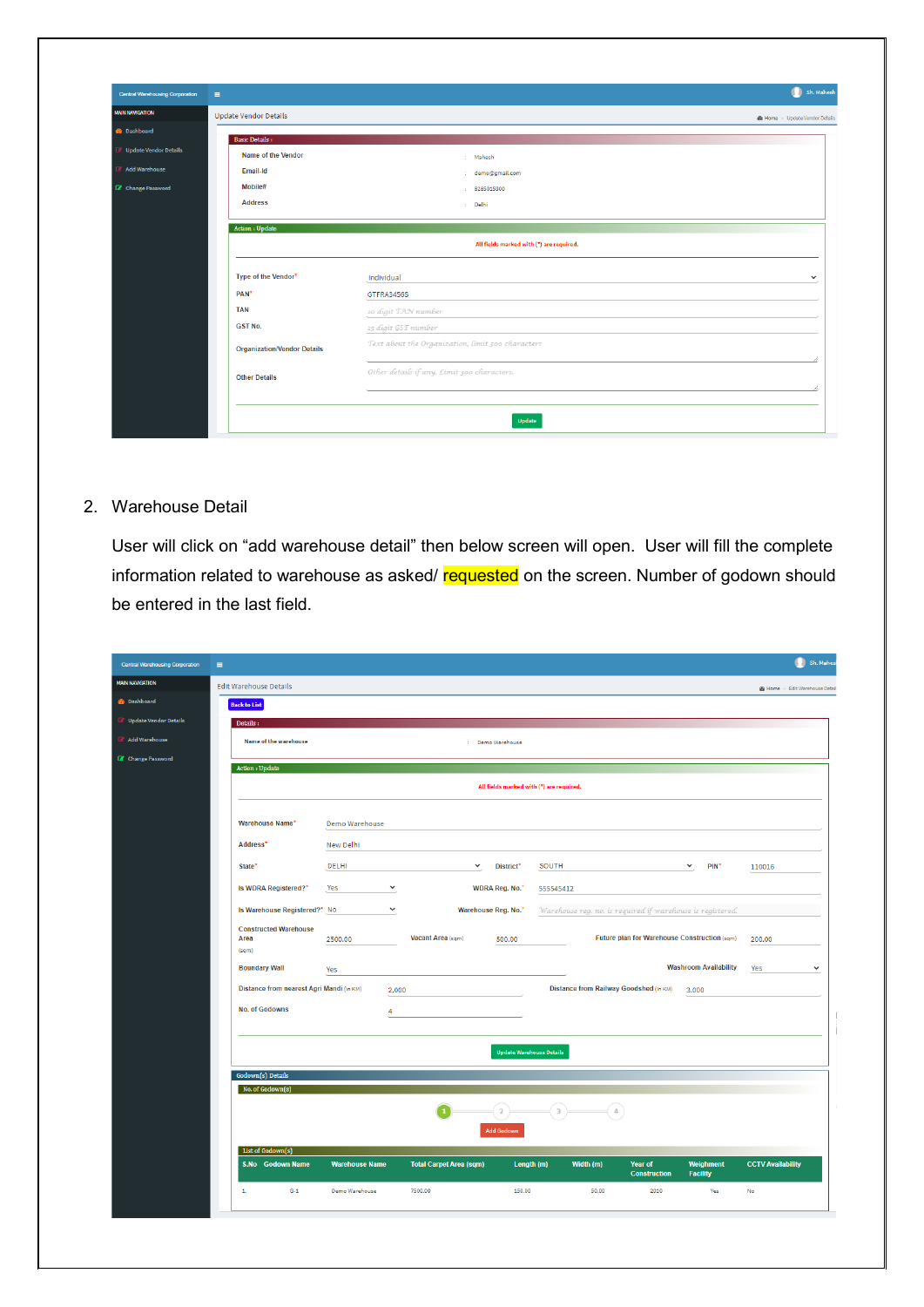For example, On entering the number of godowns as (4), total four links will be generated on the screen. The user has to fill the warehouse details completely by clicking on those links. As soon as the details are saved after completion, the color of the link will change as a "Green" and the status will be completed.

User will click on add Godown button, to add godown details as mentioned in the below screen.

| <b>Add Godown</b>                             |                |                                          |      | 52           |
|-----------------------------------------------|----------------|------------------------------------------|------|--------------|
|                                               |                | All fields marked with (*) are required. |      |              |
| <b>Godown Details</b>                         |                | Height of plinth from -(In Metre)        |      |              |
| Name/ No. of the Godown*                      | Name of godown | Road level*                              |      |              |
| Total Carpet Area (sqm)*                      | 2500           | Ground level*                            |      |              |
| Dimension of the Godown (Internal)-(In Metre) |                | Other Details                            |      |              |
| Length*                                       | 250            | Year of Construction                     | 2000 |              |
| Width*                                        | 10             | Lorry Beverage Facility                  | Yes  | $\checkmark$ |
| Height*                                       | 3              | <b>Light Fitting</b>                     | Yes  | $\checkmark$ |
|                                               |                | CCTV availability                        | Yes  | $\checkmark$ |
|                                               |                | Fire-Fighting                            | Yes  | $\checkmark$ |
|                                               |                |                                          |      |              |
|                                               |                |                                          |      |              |
|                                               |                | <b>Add Godown</b>                        |      |              |
|                                               |                |                                          |      |              |

After addition of the godown details, the screen will be redirected to below screen.

|    | List of Warehouse(s)<br>Add more warehouse        |                        |                              |                             |                              |     |                                                 |                        |  |  |
|----|---------------------------------------------------|------------------------|------------------------------|-----------------------------|------------------------------|-----|-------------------------------------------------|------------------------|--|--|
|    | S.No. Warehouse-Name / Address                    | <b>WDRA Registered</b> | <b>WDRA Registration No.</b> | <b>Warehouse Registered</b> | <b>Warehouse Licence No.</b> |     | Godown(s)<br><b>Created / Declared   Action</b> | <b>Action</b>          |  |  |
| 1. | Demo Warehouse<br>New Delhi, SOUTH, DELHI, 110016 | Yes                    | 555545412                    | No                          |                              | 1/4 | <b>Modify Godowns</b>                           | <b>Modify Warehose</b> |  |  |
|    |                                                   |                        |                              |                             |                              |     |                                                 | Add more warehouse     |  |  |

- Add New Warehouse button for addition of more warehouses.
- Modify Godowns , for modifying the godown detail as on click modify godowns.
- Modify warehouse, user can modify the warehouse detail by clicking on modify warehouses, below screen will open.

| <b>Central Warehousing Corporation</b> | a m |                               |                            |                       |                                |                             |                           |                          | Sh. Mahesh    |  |  |
|----------------------------------------|-----|-------------------------------|----------------------------|-----------------------|--------------------------------|-----------------------------|---------------------------|--------------------------|---------------|--|--|
| <b>MAIN NAVIGATION</b>                 |     | List of Godown(s)             |                            |                       |                                |                             |                           |                          |               |  |  |
| <b>Pe</b> Dashboard                    |     | <b>Back to warehouse list</b> |                            |                       |                                |                             |                           |                          |               |  |  |
| Update Vendor Details                  |     |                               |                            |                       |                                |                             |                           |                          |               |  |  |
| Add Warehouse                          |     |                               | S.No Godown-ID Godown Name | <b>Warehouse Name</b> | <b>Total Carpet Area (sqm)</b> | <b>Year of Construction</b> | <b>Weighment Facility</b> | <b>CCTV Availability</b> | <b>Action</b> |  |  |
| C Change Password                      | -44 | 17                            | $G-1$                      | Demo Warehouse        | 7500.00                        | 2010                        | Yes                       | No                       | Modify        |  |  |
|                                        |     |                               |                            |                       |                                |                             |                           |                          |               |  |  |

• Status, status is representing the godown detail which was filled by vendor.